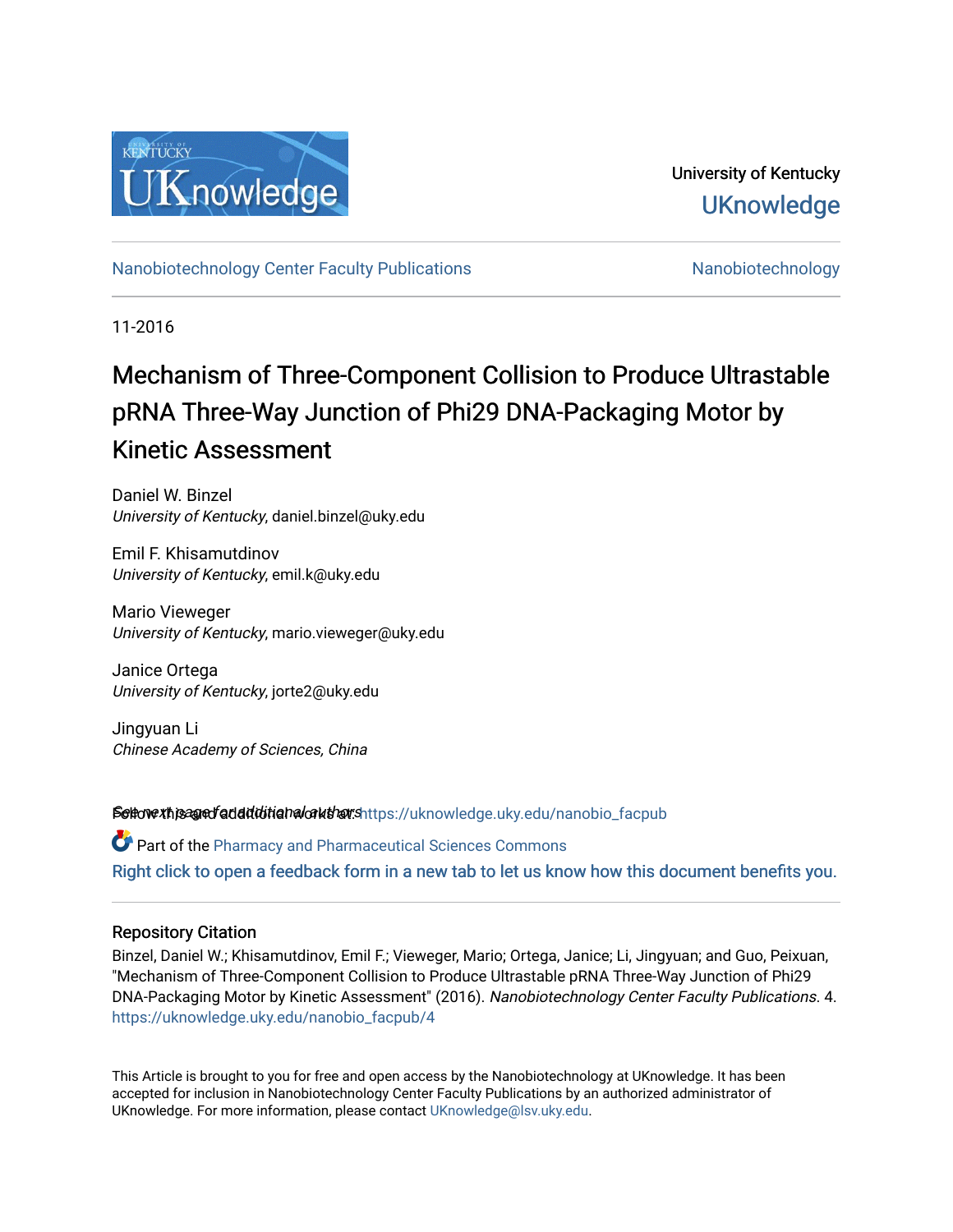# Mechanism of Three-Component Collision to Produce Ultrastable pRNA Three-Way Junction of Phi29 DNA-Packaging Motor by Kinetic Assessment

Digital Object Identifier (DOI) https://doi.org/10.1261/rna.057646.116

# Notes/Citation Information

Published in RNA, v. 22, 11, p. 1710-1718.

© 2016 Binzel et al.; Published by Cold Spring Harbor Laboratory Press for the RNA Society

This article is distributed exclusively by the RNA Society for the first 12 months after the full-issue publication date (see [http://rnajournal.cshlp.org/site/misc/terms.xhtml\)](http://rnajournal.cshlp.org/site/misc/terms.xhtml). After 12 months, it is available under a Creative Commons License (Attribution-NonCommercial 4.0 International), as described at [http://creativecommons.org/licenses/by-nc/4.0/.](https://creativecommons.org/licenses/by-nc/4.0/)

# Authors

Daniel W. Binzel, Emil F. Khisamutdinov, Mario Vieweger, Janice Ortega, Jingyuan Li, and Peixuan Guo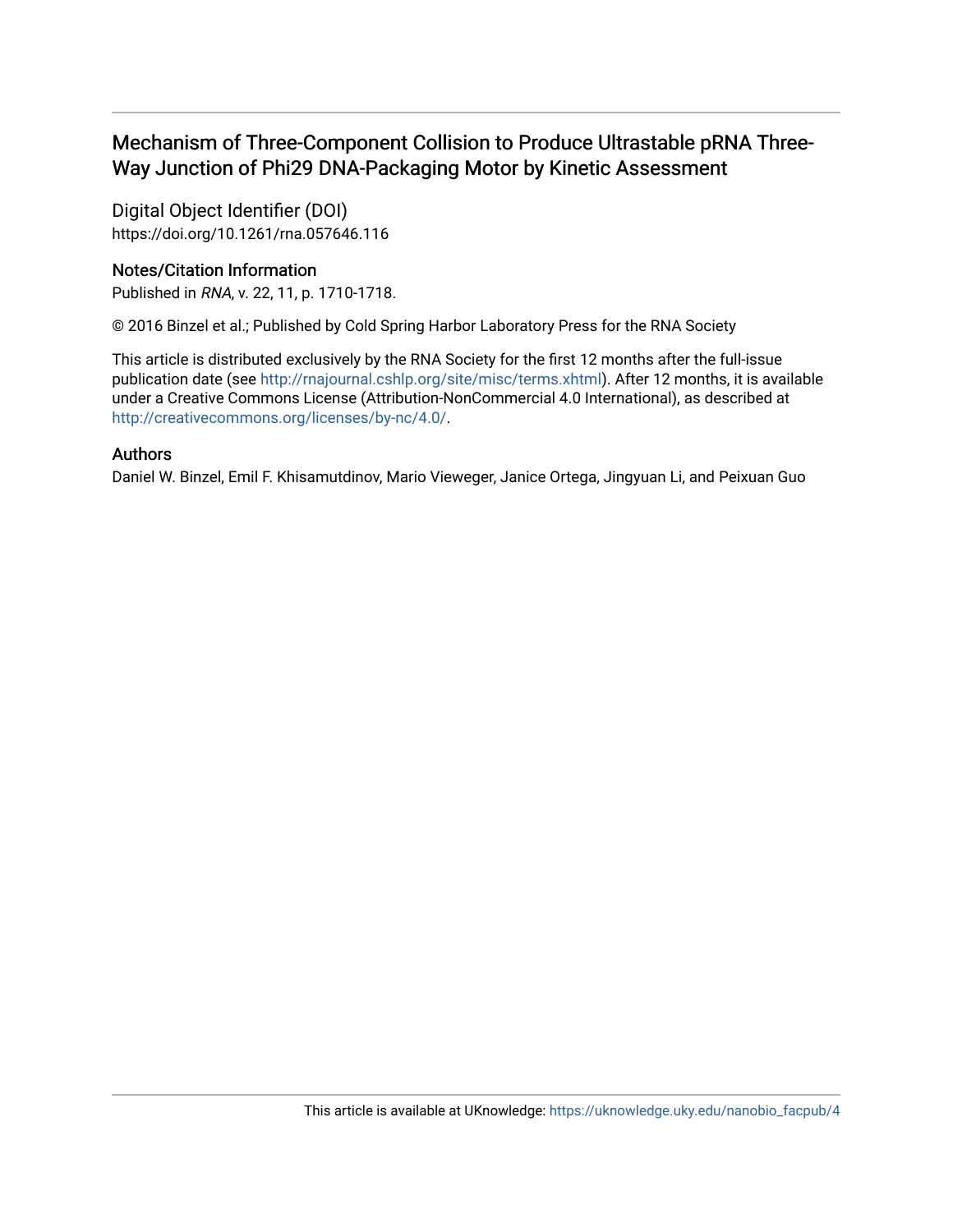# Mechanism of three-component collision to produce ultrastable pRNA three-way junction of Phi29 DNA-packaging motor by kinetic assessment

# DANIEL W. BINZEL,<sup>1,2</sup> EMIL KHISAMUTDINOV,<sup>3,6</sup> MARIO VIEWEGER,<sup>1,2</sup> JANICE ORTEGA,<sup>4,7</sup> JINGYUAN LI,<sup>5</sup> and PEIXUAN GUO<sup>1,2</sup>

<sup>1</sup> Division of Pharmaceutics and Pharmaceutical Chemistry, College of Pharmacy, <sup>2</sup> Department of Physiology and Cell Biology, College of Medicine, The Ohio State University, Columbus, Ohio 43210, USA

<sup>3</sup> Nanobiotechnology Center, Markey Cancer Center, and Department of Pharmaceutical Sciences, College of Pharmacy, University of Kentucky, Lexington, Kentucky 40536, USA

4 Department of Toxicology and Cancer Biology, University of Kentucky College of Medicine, Lexington, Kentucky 40536, USA

<sup>5</sup>Institute of High Energy Physics, Chinese Academy of Sciences, Beijing, China, 1000049

#### ABSTRACT

RNA nanotechnology is rapidly emerging. Due to advantageous pharmacokinetics and favorable in vivo biodistribution, RNA nanoparticles have shown promise in targeted delivery of therapeutics. RNA nanotechnology applies bottom-up assembly, thus elucidation of the mechanism of interaction between multiple components is of fundamental importance. The tendency of diminishing concern about RNA instability has accelerated by the finding of the novel thermostable three-way junction (3WJ) motif of the phi29 DNA-packaging motor. The kinetics of these three components, each averaging 18 nucleotides (nt), was investigated to elucidate the mechanism for producing the stable 3WJ. The three fragments coassembled into the 3WJ with extraordinary speed and affinity via a two-step reaction mechanism,  $3WJ_b + 3WJ_c \leftrightarrow 3WJ_{bc} + 3WJ_a \leftrightarrow 3WJ_{abc}$ . The first step of reaction between  $3WJ_b$  and  $3WJ_c$  is highly dynamic since these two fragments only contain 8 nt for complementation. In the second step, the 3WJ<sub>a</sub>, which contains 17 nt complementary to the 3WJ<sub>bc</sub> complex, locks the unstable 3WJ<sub>bc</sub> complex into a highly stable 3WJ. The resulting pRNA-3WJ is more stable than any of the dimer species as shown in the much more rapid association rates and slowest dissociation rate constant. The second step occurs at a very high association rate that is difficult to quantify, resulting in a rapid formation of a stable 3WJ. Elucidation of the mechanism of three-component collision in producing the ultrastable 3WJ proves a promising platform for bottom-up assembly of RNA nanoparticles as a new class of anion polymers for material science, electronic elements, or therapeutic reagents.

Keywords: RNA nanotechnology; nanobiotechnology; bacteriophage; phi29; RNA nanoparticle; viral DNA packaging motor

## INTRODUCTION

The field of RNA nanotechnology has recently undergone rapid expansion mainly due to the fact that RNA has the simplicity characteristic of DNA yet the versatile functionality of proteins (Masquida et al. 1997; Guo et al. 1998; Lilley 2000; Leontis and Westhof 2003; Lescoute and Westhof 2006; Guo 2010; Bindewald et al. 2011; Ye et al. 2012). With the combination of the advantage of these two materials, RNA can easily be designed and constructed through bottom-up assembly and plays diverse roles (Felden et al. 1996; Chworos et al. 2004; Shu et al. 2004; Khaled et al.

Corresponding author: [guo.1091@osu.edu](mailto:guo.1091@osu.edu)

2005; Jaeger and Chworos 2006; Afonin et al. 2008). The wide-ranging functionalities of RNA make it a prime candidate for applications in sensing operates, computer parts (Rinaudo et al. 2007; Breaker 2008; Win and Smolke 2008; Benenson 2009; Xie et al. 2010, 2011; Qiu et al. 2013; Shu et al. 2014a), imaging reagents (Calzada et al. 2012; Chen et al. 2012; Paige et al. 2012; Kellenberger et al. 2013), NEM devices (Noy 2011), and therapeutics including the delivery, specific targeting, and treatment of cancer and viral infections (Guo et al. 1998; Shu et al. 2003, 2004, 2011a, 2013; Yingling and Shapiro 2007; Severcan et al. 2009; Afonin et al. 2011; Chang et al. 2012; Delebecque et al. 2012; Haque et al. 2012; Lee et al. 2012, 2015b; Tabernero et al. 2013). The

<sup>6</sup> Present address: Department of Chemistry, Ball State University, Muncie, IN 47306, USA <sup>7</sup>

<sup>&</sup>lt;sup>7</sup>Present address: Biochemistry and Molecular Biology, University of Southern California, Los Angeles, CA 90089, USA

Article published online ahead of print. Article and publication date are at <http://www.rnajournal.org/cgi/doi/10.1261/rna.057646.116>.

[<sup>© 2016</sup> Binzel et al.](http://www.rnajournal.org/site/misc/terms.xhtml) This article is distributed exclusively by the RNA Society for the first 12 months after the full-issue publication date (see [http://rnajournal.cshlp.org/site/misc/terms.xhtml\)](http://rnajournal.cshlp.org/site/misc/terms.xhtml). After 12 months, it is available under a Creative Commons License (Attribution-NonCommercial 4.0 International), as described at [http://creativecommons.org/licenses/](http://creativecommons.org/licenses/by-nc/4.0/) [by-nc/4.0/.](http://creativecommons.org/licenses/by-nc/4.0/)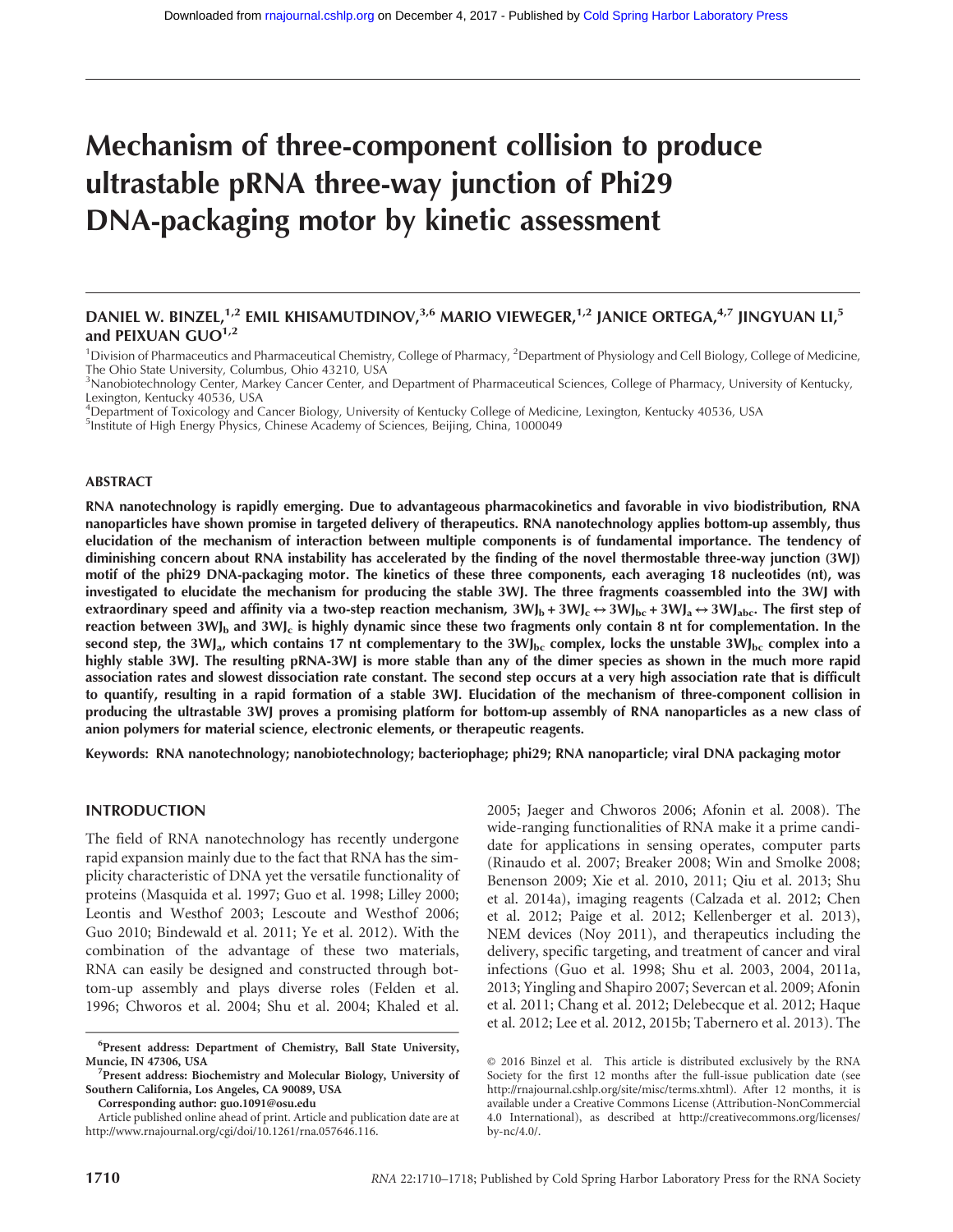use of RNA as a delivery vehicle provides several benefits over other systems and technologies. Firstly, RNA nanoparticles can be produced with known stoichiometry and high reproducibility (Guo et al. 1998; Lilley 2000; Shu et al. 2004, 2011a; Afonin et al. 2010; Jasinski et al. 2014; Khisamutdinov et al. 2014a,b), as RNA is composed of simple building blocks with predictable secondary structure. RNA aptamers can be used for specific targeting of cell groups through binding to cell surface receptors much like a protein ligand or antibody (Cerchia et al. 2009; Abdelmawla et al. 2011; Shu et al. 2011b). Furthermore, the replacement of protein-targeting reagents with nucleic acids prevents the induction of antibodies (Abdelmawla et al. 2011; Guo et al. 2012; Shu et al. 2014b), allowing for repeated administration. RNA nanoparticles are typically between 10 and 50 nanometers in size, meaning they are retained in the human body yet are small enough to pass through cell membranes through endocytosis (Maeda 2001; Gao et al. 2005; Jain 2005; Li and Szoka 2007; Maeda et al. 2013; Jasinski et al. 2014; Khisamutdinov et al. 2014b). In in vivo testing, RNA nanoparticles have shown favorable pharmacokinetic and biodistribution properties, as they are able to avoid accumulation in healthy organs and tissues with efficient retention in tumors (Shu et al. 2011a; Haque et al. 2012). Additionally, RNA possess unique in vivo attributes: (i) transcription, termination, splicing, and processing allow for in vivo RNA production; (ii) riboswitches (Mulhbacher et al. 2010) and ribozymes (Sarver et al. 1990; Hoeprich et al. 2003; Lilley 2003; Winkler et al. 2004; Liu et al. 2007) result in in vivo processing and possible assembly into nanoparticles in cell for special functions such as intracellular computation (Rinaudo et al. 2007; Breaker 2008; Win and Smolke 2008; Benenson 2009; Xie et al.

2010, 2011; Qiu et al. 2013; Shu et al. 2014a); (iii) RNA can self-assemble without external forces (Shu et al. 2014a); and (iv) RNA is stable in acidic environments allowing for survival in endosome (Guo et al. 2012). Even with these advantages, RNA nanotechnology still has many hurdles that it must overcome in order to be used in therapeutics. Most notably, RNA is known to have stability issues and is prone to degradation by RNase that has since been solved through backbone modifications, such as 2′ -fluoro (Pieken et al. 1991; Liu et al. 2011), 2′ -O-methyl (Czauderna et al. 2003), or locked nucleotides (Kaur et al. 2006). The dissociation of the self-assembled RNA nanoparticles at low concentrations and elevated temperatures in in vivo environments makes it obligatory to address the dynamics and kinetics of RNA nanoparticle assembly (Privalov and Filiminov 1978; Freier et al. 1986; Jaeger et al.

1993; Kawasaki et al. 1993; Lesnik and Freier 1995; Sugimoto et al. 1995; Gyi et al. 1996; Diamond et al. 2001; Brunel et al. 2002).

Recently, a novel ultrastable RNA motif was found in the packaging RNA (pRNA) of the phi29 dsDNA packaging motor (Fig. 1) that has since diminished the concerns of RNA nanoparticles dissociating at low concentrations found in vivo because of its unusually high thermostability (Shu et al. 2011a). This motif is a three-way junction (3WJ) that serves as the central core structure of the pRNA and connects the helical domain (Zhang et al. 1994) with the two interlocking looped regions of the pRNA (Reid et al. 1994). It has been determined that the 3WJ serves as the central folding domain and provides the overall high stability seen in pRNA. The motif can be formed from three individual RNA oligos at a high yield even in the absence of metal ions (Shu et al. 2011a). The novelty behind this RNA structure is in the ease of formation, a remarkably low Gibbs free energy  $(\Delta G^{\circ})$  of  $-28$  kcal/mol, and a high melting temperature  $(T<sub>m</sub>)$  of 59.3°C (Binzel et al. 2014). Furthermore, it has been proven that the pRNA-3WJ allows the inclusion of RNA functional moieties such as receptor-binding aptamer, siRNA, ribozyme, miRNA, or riboswitch, resulting in the production of functional nanoparticles (Shu et al. 2011a; Lee et al. 2015a; Rychahou et al. 2015). The addition of functional groups did not interfere with the proper folding of the 3WJ or the added functional moieties. Previously, attempts have been made to elucidate the mechanism for the kinetic stability of the pRNA-3WJ, yet the 3WJ was found to be too stable to detect its dissociation by the current technology of radioactive chasing (Shu et al. 2011a). However, thermodynamic studies were previously completed on the pRNA-



FIGURE 1. Overview of the Phi29 pRNA and the three-way junction (3WJ). (A) (i) Secondary structure of the phi29 pRNA monomer with the pRNA-3WJ outlined by the box, which connects the helical domain to the interlocking procapsid binding domains. (ii) Secondary structure and sequence of the pRNA-3WJ and (iii) the crystal structure of the pRNA-3WJ. (B) Assembly gel of the pRNA-3WJ from the three short RNA oligo strands on 12% native PAGE. The 3WJ (lane 7) shows efficiency of folding and particle homogeneity before purification.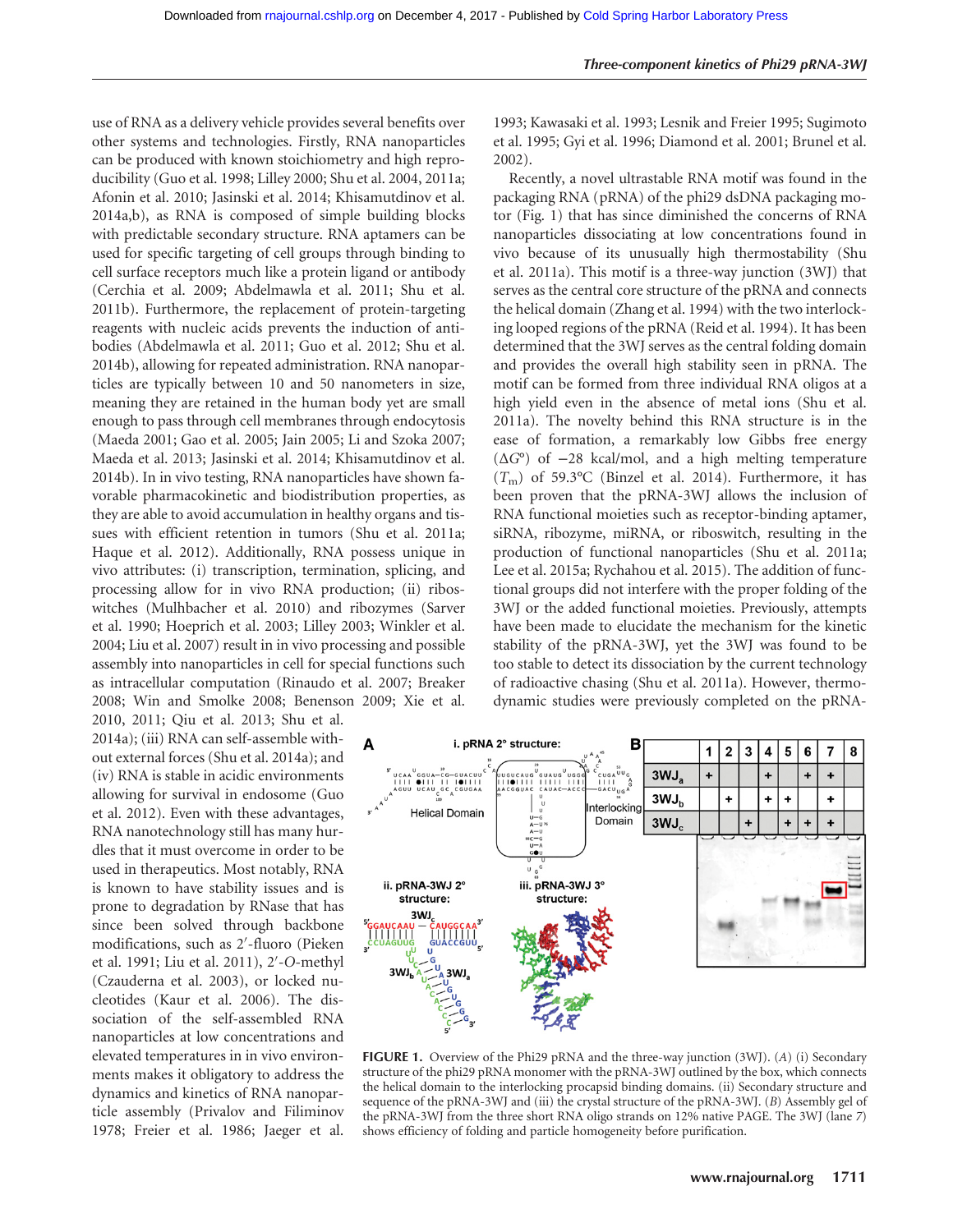3WJ (Binzel et al. 2014). From the association and melting profiles in the thermodynamic studies, a single transition step was seen, hinting to the pRNA-3WJ folding in a single step of all three strands. Furthermore, there was no evidence of a dimer intermediate in the 3WJ formation.

The understanding of the mechanism of assembly of the pRNA-3WJ and the interaction of the RNA strands is of fundamental importance, but the study of three-component collisions has not been well-studied in chemistry, biology, or material sciences. Here, we investigated the kinetic properties of the pRNA-3WJ using surface plasmon resonance (SPR) to study its association and disassociation using bottom-up RNA construction nanotechnics. We provided real-time examination of the three-component collision of the pRNA-3WJ. Through these studies, the pRNA-3WJ proves to be ultrastable and only disassociates at extremely low concentration, which is atypical to other well-studied doublestranded RNA or dimeric macromolecules. Furthermore, the pRNA central motif relies heavily on each of the three strands for rapid folding and slow dissociation rates.

## RESULTS AND DISCUSSION

#### Determination of kinetic parameters of the pRNA-3WJ

The Bio-Rad ProteOn XPR36 allows for real-time monitoring and analysis of molecule association and dissociation. SPR allows for examination of interactions between molecules on a prism surface. In this case, the ligand RNA strand is bound through a biotin label to the neutravidin-labeled chip surface. As mass accrues or decreases on the chip surface either by ligand labeling or interactions between the ligand and analyte, the angle of light refraction through the chip prism and resonance is changed, thus creating a response that then can be fit with kinetic models. The Bio-Rad ProteOn XPR36 system allows for the observation of 36 interactions at the same time while including controls of ligand and analyte free spots, thus providing a platform for elaborate studies of the association and dissociation of the pRNA-3WJ. Through real-time analysis, we are able to calculate the dissociation constant  $(K_D)$  by measuring the rates of reactions moving toward 3WJ complex formation and dissociation to single RNA strands.

Through classic definitions of kinetics, all chemical reactions are viewed to reach equilibrium where there is a balance in the production of products and reactants. In the case of the pRNA three-way junction, a single-step chemical reaction is described by Equation 1 below:

$$
3\mathrm{WJ}_a + 3\mathrm{WJ}_b + 3\mathrm{WJ}_c \xleftarrow[k_a]{k_a} 3\mathrm{WJ}
$$
 (1)

and the rate of forming pRNA-3WJ can be written as

$$
\frac{\text{d}[3\text{W}]]}{\text{d}t} = k_a[3\text{W}J_a][3\text{W}J_b][3\text{W}J_c] - k_d[3\text{W}J],\tag{2}
$$

where  $k_a$  is the rate constant of the pRNA-3WJ formation, and  $k_d$  is the rate constant of dissociation into individual RNA strands in units of  $M^{-2}$  s<sup>-1</sup> and s<sup>-1</sup>, respectively. At equilibrium, the rates of forward and backward reactions are equal to each other, creating a balance between formation of the pRNA-3WJ and single-stranded RNA. Together, the two rate constants can be combined to define the disassociation and association constants.

$$
K_{\rm D} = \frac{k_{\rm d}}{k_{\rm a}} \quad \text{and} \quad K_{\rm A} = \frac{k_{\rm a}}{k_{\rm d}}.\tag{3}
$$

Based on previous experiments (Binzel et al. 2014), it was believed that the pRNA-3WJ was undergoing a single association and dissociation step following what is seen in Equations 1 and 5 (Shu et al. 2011a; Binzel et al. 2014). Using SPR, association and disassociation of the pRNA-3WJ was examined using the  $3\text{WJ}_a$  strand immobilized onto the chip surface, hence acting as the ligand, followed by co-injecting  $3WJ<sub>b</sub>$  and  $3WJ<sub>c</sub>$  strands, acting as analytes. A single transition is seen in the association over a range of concentrations from 20 μM to 78 nM. Based on the previous idea that the pRNA-3WJ formed in a single step from the three components, the data were fit to a Langmuir three-component pseudo-firstorder model using Equation 5, solving for the reaction rate constants (Fig. 2A,B). In these experiments, a relatively constant dissociation averaged  $4.52 \times 10^{-5}$  s<sup>-1</sup>; this value is within expected range for biological samples. However, the association rate constant of the pRNA-3WJ was seen changing on order of magnitudes, meaning a constant association rate across tested concentrations of 20–0.078 μM. This clearly negates first-order chemical reactions and indicates error in the assembly kinetic parameters, as one would expect the reaction rate to change with varying concentration leading to a constant  $k_a$ .

# $K_D$  calculation of pRNA-3WJ dimers

In order to confirm RNA/RNA interactions on the SPR chip were in fact the formation of the 3WJ, dimers of the pRNA-3WJ were tested and assembled (Table 1; Fig. 3). In each of the dimer interactions (3WJ<sub>ab</sub>, 3WJ<sub>ac</sub>, and 3WJ<sub>bc</sub>), association and dissociation periods were produced. Furthermore, once the data were fit with a pseudo-first-order Langmuir model due to the expected 1:1 interaction between ligand and analyte, it was seen that each of the calculated  $k_a$ s and  $k_d$ s produced were constant and concentration independent as expected by kinetics. This means the pRNA-3WJ dimers were forming properly on the chip surface. Interestingly, in comparing the association rate constants of each of the dimer species, the  $3WJ_{bc}$  dimer produced the most rapid "on" rate with a  $k_a$  of  $1.37 \times 10^5 \,\mathrm{M}^{-1} \,\mathrm{s}^{-1}$ ; this is nearly an order of magnitude higher than either the 3WJ<sub>ab</sub> or the 3WJ<sub>ac</sub> dimers. Here the association rate constant changes units to  $M^{-1}$  s<sup>-1</sup> as only two components are interacted, whereas before three components were fused, resulting in the  $M^{-2}$  s<sup>-1</sup> unit. This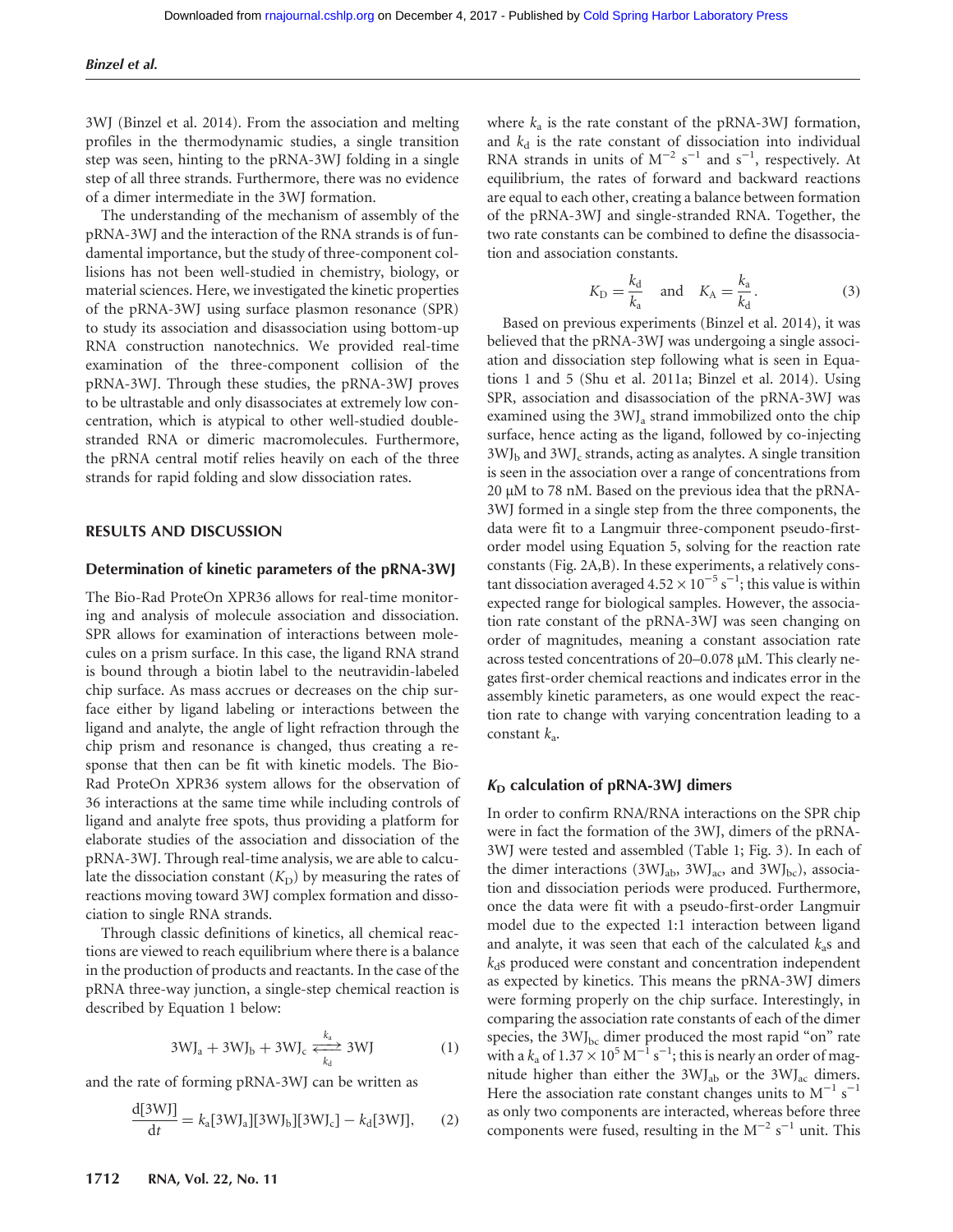

**FIGURE 2.** SPR of the pRNA-3WJ. (A) Assembly of the 3WJ of three-component strands. 5'-Biotin-labeled  $3\text{WJ}_a$  was first immobilized to the SPR chip surface.  $3\text{WJ}_b$  and  $3\text{WJ}_c$  strands were mixed at equal, varying concentrations, ranging from 20 μM to 78 nM, and injected across the chip surface for 330 sec (association phase). Following the interaction of the 3WJ strands, blank TMS buffer was injected across the chip surface for 2700 sec (dissociation phase). The association and dissociation curves were fit using a three-component pseudo-first-order model. (B) Calculated kinetic parameters from SPR curve following a three-component pseudo-first-order kinetic model. (C) SPR assay for pRNA-3WJ under the assumption of previous dimer formation data. 5′-Biotin-labeled 3WJ<sub>a</sub> was first bound to the SPR chip surface. 3WJ<sub>b</sub> and 3WJ<sub>c</sub> strands were mixed at equal, varying concentrations, ranging from 20 μM to 78 nM, and were injected across the chip surface for 660 sec followed by blank TMS buffer for 2700 sec. Association and dissociation curves were fit using a two-component pseudo-first-order model. (D) Kinetic parameters from SPR curves following a two-component pseudo-first-order kinetic model.

increase in association rate may be due to less internal structuring of the  $3\text{WI}_c$  strand, as we see no ethidium bromide staining of the single strand, thus giving a better diffusion to the 3WJ<sub>b</sub> compared to the 3WJ<sub>a</sub> forming the 3WJ<sub>ab</sub> dimer (Fig. 1A). In comparing the dissociation rate constants  $(k_d)$  of the dimers, the 3WJab dimer is seen to be the most stable  $(6.78 \times 10^{-5} \text{ s}^{-1})$ , followed by 3WJ<sub>ac</sub> with a  $k_d$  of 6.34 × 10<sup>-4</sup> s<sup>-1</sup>, and finally the weakest dimer being the 3WJ<sub>bc</sub>  $(3.95 \times 10^{-3} \text{ s}^{-1})$ . This indicates that the 3WJ<sub>bc</sub> dimer not only would form the quickest but also dissociates the most

rapidly. Additionally, out of concern that the biotin end label on the ligand RNA interfered or altered the binding of RNA complexes on the SPR chip surface, duplicate studies of dimer interactions were completed by switching the ligand strand to analyte and analyte to ligand through changing the biotin label to the second strand. Through these interactions no obvious change in association profiles or  $k_a$  values were seen indicating the biotin label allows for the binding of the ligand strand to the chip surface, showing no significant effect on RNA folding.

Next, in hopes of gaining insight into the assembly mechanism of the pRNA-3WJ, the association rates of the dimer species were compared with the association rate of the tested three-component one-step reaction of the pRNA-3WJ. This was completed by calculating concentration-independent association rates  $(k_a)$  by taking the fitted rate constants and multiplying by the concentration of the studied interaction resulting in an  $s^{-1}$  unit (Table 2). It is important to note that the pRNA-3WJ was multiplied by a concentration squared value while dimers only by concentration, due to the difference in association reaction orders. Surprisingly, it is seen that the pRNA-3WJ produces a rate of reaction on average an order of magnitude below the  $3WJ_{bc}$  dimer. This indicates that the formation of the dimer species is occurring before the formation of the pRNA-

3WJ, thus creating an intermediate step that was previously not seen in thermodynamic studies (Binzel et al. 2014).

# Determination of time constants of each pRNA-3WJ strand

To further gain insight into the formation of a dimer species, time-based strand displacement was completed on each of the individual pRNA-3WJ strands. Using a time-based strand replacement electrophoretic mobility shift assay (EMSA),

| <b>TABLE 1.</b> Kinetic parameters of pRNA-3WJ dimer species |                                                           |                                                                      |                                                                      |                                                                         |                                                                         |                                                                         |                                                                    |
|--------------------------------------------------------------|-----------------------------------------------------------|----------------------------------------------------------------------|----------------------------------------------------------------------|-------------------------------------------------------------------------|-------------------------------------------------------------------------|-------------------------------------------------------------------------|--------------------------------------------------------------------|
| Ligand                                                       | Analyte                                                   | $k_a$ (M <sup>-1</sup> s <sup>-1</sup> )                             | $k_{\rm a}$ error                                                    | $k_{\rm d}$ (s <sup>-1</sup> )                                          | $k_{\rm d}$ error                                                       | $K_{\square}$ (M)                                                       | $K_{A}$ $(M^{-1})$                                                 |
| 3WJ <sub>b</sub><br>$3WJ_c$<br>3WJ <sub>b</sub>              | 3W <sub>1a</sub><br>3WJ <sub>a</sub><br>$3W$ <sub>c</sub> | $4.18 \times 10^{4}$<br>$3.59 \times 10^{4}$<br>$1.37 \times 10^{5}$ | $2.55 \times 10^{2}$<br>$1.37 \times 10^{3}$<br>$6.31 \times 10^{3}$ | $6.78 \times 10^{-5}$<br>$6.34 \times 10^{-4}$<br>$3.95 \times 10^{-3}$ | $2.71 \times 10^{-7}$<br>$8.86 \times 10^{-6}$<br>$1.95 \times 10^{-5}$ | $2.30 \times 10^{-9}$<br>$2.71 \times 10^{-8}$<br>$2.88 \times 10^{-8}$ | $6.73 \times 10^8$<br>$6.17 \times 10^{7}$<br>$3.49 \times 10^{7}$ |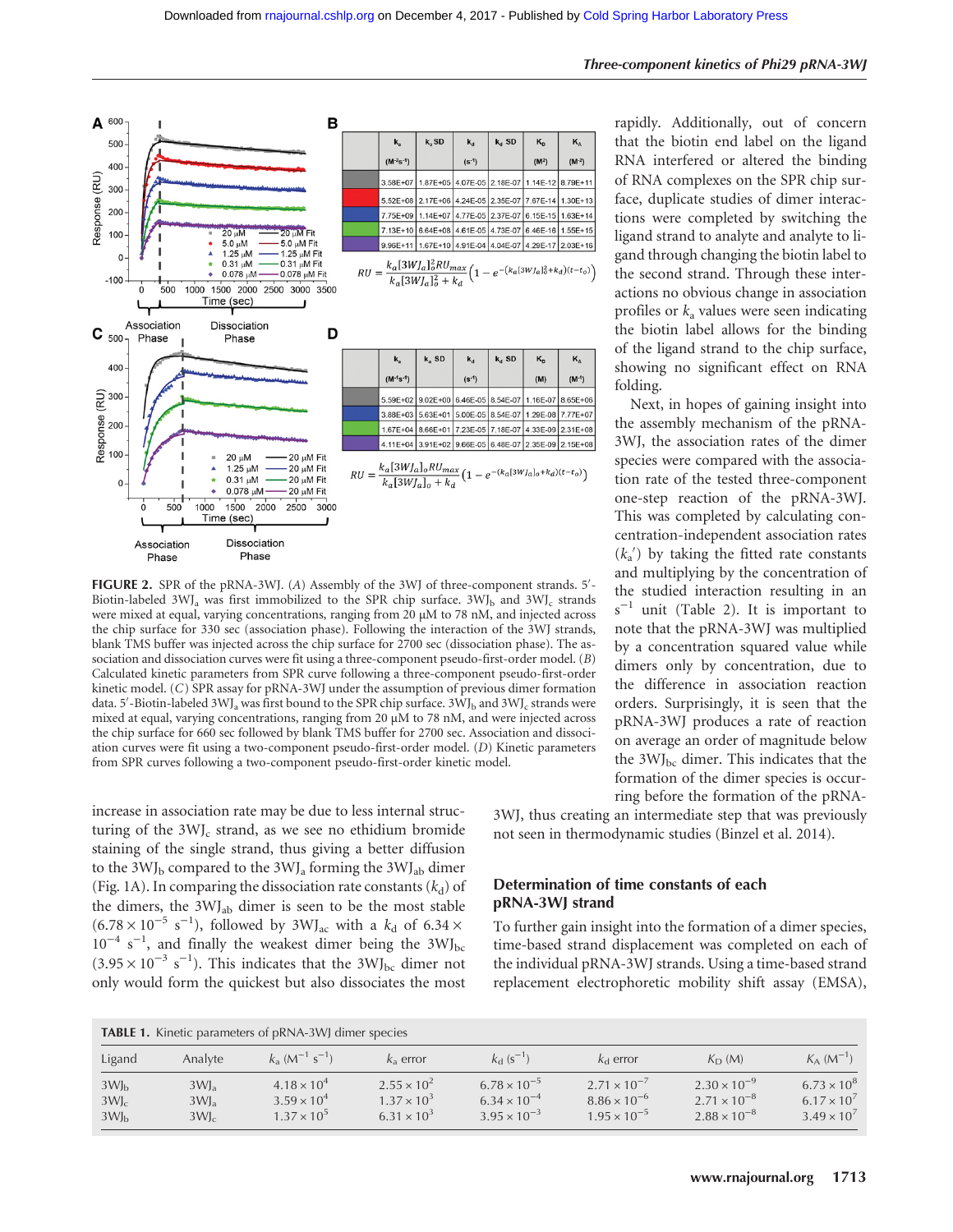

FIGURE 3. SPR assay for pRNA-3WJ dimers. Dimer species that make up the pRNA-3WJ were examined through SPR at varying concentrations ranging from 20 μM to 78 nM. The injected RNA strand was injected for 660 sec (association phase) followed by blank TMS buffer for 2700 sec (dissociation phase). The histographs were then fit using a two-component pseudofirst-order Langmuir model for bound 5'-biotin  $3WJ<sub>b</sub>$  and  $3WJ<sub>a</sub>$  (A), bound 5'-biotin  $3WJ<sub>b</sub>$ and  $3\text{WJ}_c$  (*B*), bound 5′-biotin  $3\text{WJ}_c$  and  $3\text{WJ}_a$  (*C*).

time constants were calculated for each of the RNA strands in order to examine which, if any, of the strands is responsible for the fast folding that has been seen in the pRNA-3WJ and the stability at high and low concentrations. The results show that the 3WJ<sub>a</sub> and 3WJ<sub>b</sub> strands produce a similar  $\tau$  of 38.89 min and 35.93 min, respectively, while the  $3WJ_c$ showed a  $\tau$  of only 11.81 min (Fig. 4). The longer times for the 50% strand replacement of the  $3\text{WJ}_a$  and  $3\text{WJ}_b$  strands suggest that the structure and property of the  $3WJ<sub>c</sub>$  strand is special and unique. Using ethidium bromide or SYBRgreen staining within gels, the  $3WJ<sub>c</sub>$  is undetectable, whereas both 3WJ<sub>a</sub> and 3WJ<sub>b</sub> are detected, indicating a lack in internal structuring of the 3WJ<sub>c</sub> strand (Shu et al. 2011b). From these studies, it was determined that  $3WJ_a$  and  $3WJ_b$  strands are essential for the strong stability of the pRNA-3WJ motif; however, the high reactivity of the  $3WJ_c$  strand allows for the rapid association seen in SPR studies and previous thermodynamic studies (Binzel et al. 2014). These results further confirm and support the SPR dimer studies showing a rapid rate of reaction from the  $3WJ<sub>c</sub>$ -containing dimers with a strong stability or dissociation of the 3WJab dimer species.

# Association mechanism of the pRNA-3WJ

The previous thermodynamic studies on the pRNA-3WJ showed that the three RNA fragments associated very rapidly and the formation of a dimer intermediate was undetected. While a one-step association between the three strands seemed unlikely, it was believed that the pRNA-3WJ formed through the initiation of a pseudo-dimer with a very rapid addition of the third RNA strand. Here we have found that in fact the  $3WJ<sub>b</sub>$  and  $3WJ<sub>c</sub>$  strands form a dimer species at a rapid rate and faster than the modeled association as three strands together. Thus,

the two analytes  $(3WJ<sub>b</sub>$  and  $3WJ<sub>c</sub>$ ) were forming into a dimer complex before reaching the chip surface and being able to interact with the 3WJa ligand strand on the chip surface. With this idea the pRNA-3WJ data were reanalyzed to follow a pseudo-first-order reaction that would result in an assembly mechanism of  $3WJ_b + 3WJ_c \leftrightarrow 3WJ_{bc} + 3WJ_a \leftrightarrow 3WJ_{abc}$ (Fig. 2C,D). Here the same dissociation rates were observed as in the three-component, one-step system. Additionally, the rates of association were independent of concentrations tested, leading to varying rate constants. This again negates first-order reaction laws; however, the varying rate of association constants can be attributed to using a range of working concentrations and thus was observed  $k_a$ s several orders of magnitude above the real association rate constant. This

|               | <b>TABLE 2.</b> Association and dissociation rates of pRNA-3WJ and its components |                 |                 | $k_a'$ (s <sup>-1</sup> ) <sup>a</sup> |                   |                 |                 | $k_d$ (s <sup>-1</sup> ) (×10 <sup>-3</sup> ) |                 |
|---------------|-----------------------------------------------------------------------------------|-----------------|-----------------|----------------------------------------|-------------------|-----------------|-----------------|-----------------------------------------------|-----------------|
|               | Ligand                                                                            | 3W <sub>h</sub> | $3W_0$          | 3W <sub>h</sub>                        | 3W <sub>2</sub>   | 3W <sub>h</sub> | $3W_c$          | 3W <sub>h</sub>                               | 3W <sub>2</sub> |
|               | Analyte                                                                           | $3WJ_a$         | 3W <sub>2</sub> | $3W$ <sub>c</sub>                      | $3W_{h} + 3W_{c}$ | $3WJ_a$         | 3W <sub>a</sub> | $3W_c$                                        | $3WJ_h + 3WJ_c$ |
| Concentration | $5.00 \times 10^{-6}$                                                             | 0.0846          | 0.0502          | 0.650                                  | 0.0138            | 0.0850          | 0.601           | 3.25                                          | 0.0424          |
|               | $1.25 \times 10^{-6}$                                                             | 0.0415          | 0.0312          | 0.185                                  | 0.0121            | 0.0715          | 0.679           | 4.45                                          | 0.0477          |
|               | $3.10 \times 10^{-7}$                                                             | 0.0152          | 0.0129          | 0.0414                                 | 0.00685           | 0.0550          | 0.378           | 3.99                                          | 0.0461          |
|               | $7.80 \times 10^{-8}$                                                             | 0.00533         | 0.00567         | 0.0105                                 | 0.00606           | 0.0598          | 0.879           | 4.11                                          | 0.0491          |

<sup>a</sup>Concentration-independent association rates were calculated by multiplying fit association rate constants  $(k_a)$  by their concentrations.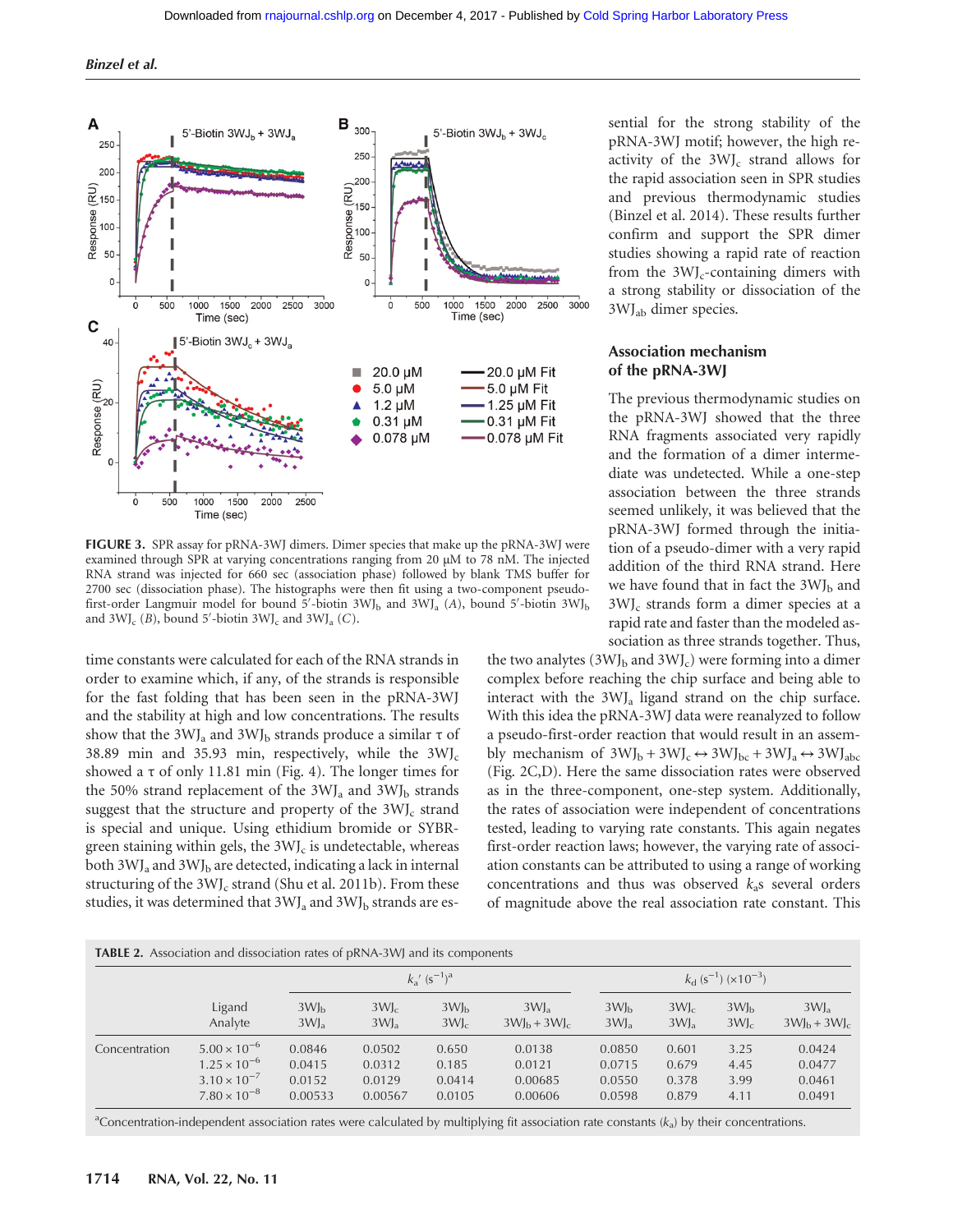

FIGURE 4. Time constants of 3WJ strands by electrophoretic mobility shift assays (EMSA). The half-life of each 3WJ strand in the pRNA-3WJ was calculated by EMSA using <sup>32</sup>P-labeled free strands, replacing unlabeled strands on assembled pRNA-3WJ. The transition of monomer to 3WJ was then plotted, and the data were fitted to calculate τ. (A) 3WJ<sub>a</sub>, (B) 3WJ<sub>b</sub>, and (C) 3WJ<sub>c</sub>.

means that the rate of the reaction for the  $3WJ_{bc} + 3WJ_{a} \leftrightarrow$ 3WJabc is occurring much quicker than the observable level on SPR and the required concentrations needed to slow the reaction to an observable level would be too low to be sensed on the SPR chip surface. This situation differs from the previous changing association rate constants seen in the one-step association fitting due to the fact that here we know from the timing scale and the dimer studies that the  $3WJ_{bc}$  dimer is forming before the two strands are able to interact with the 3WJa ligand bound to the chip. This leads to a simple 1:1 interaction of the  $3\text{WJ}_a$  ligand with the  $3\text{WJ}_b$ <sub>c</sub> dimer flowing across the chip. Additionally, through electrophoresis studies, a 1:1:1 interaction is always seen further supporting the Langmuir model used in the SPR studies.

Therefore, it is proposed that the pRNA-3WJ undergoes a two-step reaction, in which the second reaction takes place immediately following the formation of the dimer intermediate at a rate that is too fast to currently quantify on SPR (Fig. 5). This high reaction rate is due to the fact that the initiation of  $3WJ_{bc}$  formation increases the number of bases for binding from eight or nine bases from the single strand to 17 bases on the duplex for interaction with the  $3WJ<sub>a</sub>$  strand (Fig. 5, middle panel). This increase in bases results in a higher probability of reaction per collision between the RNA dimer and the third strand, giving a significantly increased rate. Furthermore, this increase in base-pairing from 8 to 17 nucleotides (nt) significantly lowers the Gibbs free energy of formation  $(\Delta G^{\circ})$ , indicating the reaction will occur more spontane-

ously. With the increase of nucleotides upon formation of the  $3WJ_{bc}$ , the  $3WJ_{a}$ is recruited to form the completed 3WJ with a much higher affinity. Thus, this second high-speed reaction relies on the formation of the  $3WJ_{bc}$  dimer that is the rate-limiting factor for 3WJ assembly. Additionally, due to the rapid reaction of the second step, only a low concentration of the dimer intermediate is needed to drive the 3WJ assembly. Thus, to the naked eye the assembly of the pRNA-3WJ is seemingly a singular step reaction without the evidence of an intermediate step.

Furthermore, each strand and helical region of the pRNA-3WJ plays an important role in rapid formation and high stability. As discussed earlier, from the τ values we know that the  $3W$ <sub>c</sub> strand is highly reactive; this results in the highest  $k_a$  of the 3WJ<sub>bc</sub> dimer. Although the dimer between the  $3WJ_b$  and the  $3WJ_c$ strands forms the quickest, it also displays the shortest dissociation rate, showing that the pRNA-3WJ stability is provided through the other helical domains. The 3WJ<sub>a</sub> and 3WJ<sub>c</sub> strands

provide the high stability of the 3WJ, as shown in their long half-lives and the slow  $k_d$  seen in SPR studies of the 3WJab. However, although the pRNA-3WJ relies heavily on the 3WJab helix region for its stability, the pRNA-3WJ itself is the most stable motif, as shown in having the slowest "off" rate  $(k_d)$  (Table 2). This can be attributed to the fact that if one helical region of the pRNA-3WJ breaks, the local concentration of the strand is very high compared to what would be seen in solution, thus initiating an immediate refolding of that helical region as the second half of the strand is still attached to the pRNA-3WJ. As a result of these kinetic studies, the high association rate and slow dissociation rate of the pRNA-3WJ result from contributions of each of the RNA strands, leading to a three-component collision.

### **Conclusions**

The pRNA-3WJ formation follows a two-step assembly mechanism of  $3WJ_b + 3WJ_c \leftrightarrow 3WJ_{bc} + 3WJ_a \leftrightarrow 3WJ_{abc}$ . The  $3WJ_{bc}$  dimer formation is the first step, occurring at a slower and less dynamic rate, while the formation of the pRNA-3WJ occurs at a much faster rate since each of the two-component pairs only contain 8 nt for complementation. While assembly of each dimer resulted in an uninterrupted 17 nt sequence, the third complementary component locks the unstable  $3WJ_{bc}$  complex into a highly stable  $3WJ_{abc}$ . It is suggestive that dimeric intermediates might produce the 3WJabc at a fast rate, and formation of any pair of dimers can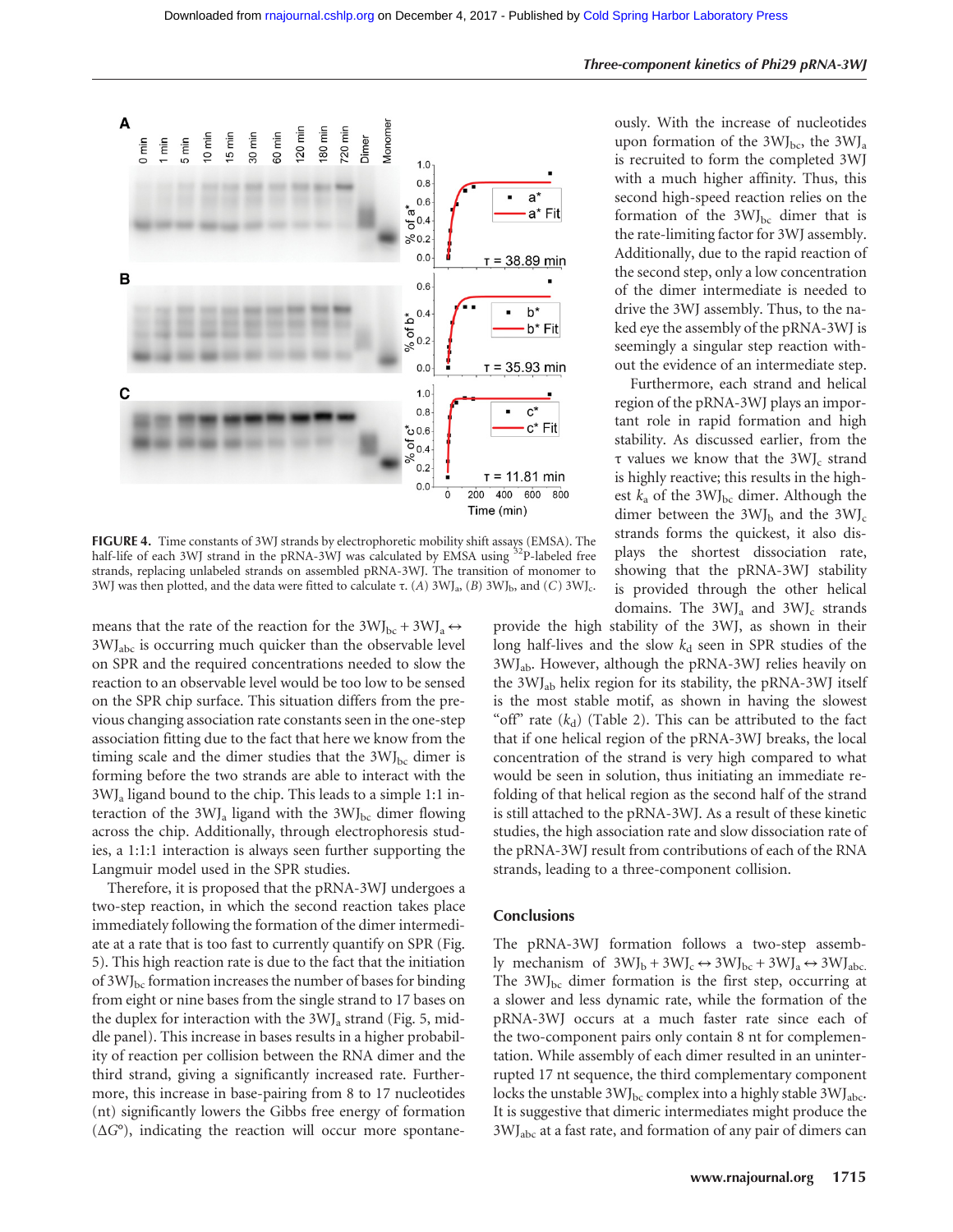Binzel et al.



FIGURE 5. Assembly mechanism of pRNA-3WJ. The pRNA-3WJ assembles through a two-step association mechanism in which the  $3WJ_{bc}$  dimer first forms, as shown in the first panel. This association step greatly increases the attraction of the 3WJ<sub>a</sub> strand through the doubling of nucleotides presented for binding resulting in a dropped  $\Delta G^{\circ}$ . This second reaction occurs at an unobservable rate and results in forming a stable nanostructure, in which each of the three strands is locked into the structure by two areas of base-pairing.

promote a fast assembly with the third components to produce the 3WJabc when all three strands are incubated in the solution. Additionally, this mechanism relies on having a balanced concentration of the pRNA-3WJ strands. Thus the pRNA-3WJ shows extraordinary stability and ease of formation, resulting in a branched motif that can be used for the construction of stable RNA nanoparticles.

### MATERIALS AND METHODS

#### Oligonucleotides and assembly of 3WJs

The pRNA-3WJ was constructed from three RNA oligo fragments. RNA strands were produced by Integrated DNA Technologies (IDT). Assembly of the pRNA-3WJ was completed by mixing each of the three RNA strands  $(3WJ_a, 3WJ_b, 3WJ_c)$  at equal molar concentrations at room temperature in TMS buffer (50 mM Tris pH 8.0, 100 mM NaCl, 10 mM MgCl<sub>2</sub>). Samples were then run on a 12% native polyacrylamide gel at 100 V for 2 h at 4°C in TBM running buffer (89 mM Tris, 200 mM borate acid, and 5 mM  $MgCl<sub>2</sub>$ ) to ensure pRNA-3WJ size and folding.

## SPR studies of the pRNA-3WJ

The Bio-Rad ProteOn XPR36 was used to complete real-time interaction studies of the pRNA-3WJ motif. A neutravidin-coated HLC chip (Bio-Rad) was used to immobilize one of the three 3WJ strands with a 5′ biotin label. Several studies were completed by immobilizing the  $3\text{WJ}_a$  and  $3\text{WJ}_c$  strands to the chip surface, followed by injection and interaction of the remaining two 3WJ strands. All studies were conducted at room temperature and in TMS buffer (50 mM Tris, pH 8.0, 100 mM NaCl, 10 mM  $MgCl<sub>2</sub>$ ) with added 0.1% Tween. RNA strands were injected at a concentration ranging from 20.0 μM to 78.0 nM at a constant flow rate of 25 μL/min for a total of 660 sec. This assures the analyte RNAs are in high excess in the association phase followed by injection of blank TMS buffer for 2700 sec at 25 μL/min in the dissociation phase. Real-time association and dissociation was observed and displayed in a histograph of total response (relationship on mass on chip surface) and time.

## SPR studies of the pRNA-3WJ dimers

Utilizing a similar approach as the pRNA-3WJ, the formation and dissociation of dimers from the pRNA-3WJ were analyzed. In order to remain consistent with the studies, the same concentration gradients were used to examine the formation of two of the three strands coming together within the three-way junction.

# Kinetic modeling of surface plasmon data

Data were extracted from the Bio-Rad ProteOn XPR36 and modeled using Igor Pro 6.37. The association periods of the SPR plots

were modeled using a Langmuir pseudo-first-order model consisting of two and three components using Equations 4 and 5, respectively. These models were selected due to the nature of SPR studies, in that we are observing a 1:1 interaction (thus Langmuir) in which the interacting strand is in large excess to the bound strand, creating a pseudo-first-order interaction. The dissociation of all RNA motifs was modeled using a Langmuir zero-order reaction as shown in Equation 6.

$$
R = \frac{k_a[3WJ_a]_o R_{\text{max}}}{k_a[3WJ_a]_o + k_d} (1 - e^{-(k_a[3WJ_a]_o + k_d)(t - t_o)}),
$$
(4)

$$
R = \frac{k_a [3W J_a]_o^2 R_{\text{max}}}{k_a [3W J_a]_o^2 + k_d} (1 - e^{-(k_a [3W J_a]_o^2 + k_d)(t - t_o)}),
$$
(5)

$$
R = R_0 e^{-k_d(t - t_0)},\tag{6}
$$

where  $R$  is the SPR response in terms of  $t$ , time in seconds. These kinetic models are derived in the [Supplemental Material](http://www.rnajournal.org/lookup/suppl/doi:10.1261/rna.057646.116/-/DC1). In fitting the data, the global fitting package was used in linking the association and dissociation of each sample through the  $k_d$  and  $R_{\text{max}}$  and  $R_o$ .

## Calculation of time constant  $(\tau)$  of pRNA-3WJ<sub>a</sub>,  $3WJ<sub>b</sub>$ , and  $3WJ<sub>c</sub>$

The time constant  $(\tau)$  of the pRNA-3WJ core strand was determined through electrophoresis mobility shift assays (EMSA). A single strand of the pRNA-3WJ fragments was radiolabeled at the 5′ -terminus using γ- $^{32}$ P ATP (PerkinElmer) and denoted with an asterisk, as previously described (Binzel et al. 2014). The radiolabeled oligo was held at a constant concentration of 10 nM and incubated over varying time points ranging from 0 to 720 min with completed pRNA-3WJ structure at 100 nM concentrations. Samples were snap frozen on dry ice and then an electrophoresis 12% native polyacrylamide gel at 100 V for 2 h at 4°C in TBM running buffer was run. The gel was then imaged by transferring the radio signal to a phosphor screen for 12 h at −80°C and visualized using a Typhoon 7000 (GE). Band quantification was completed using ImageJ. The ratio of single strand to 3WJ was then calculated and plotted against time in OriginPro 8.5. The curve was fit using Equation 7 below:

$$
[3\mathrm{WJ}_x] = [3\mathrm{WJ}_x]_0 e^{-t/\tau},\tag{7}
$$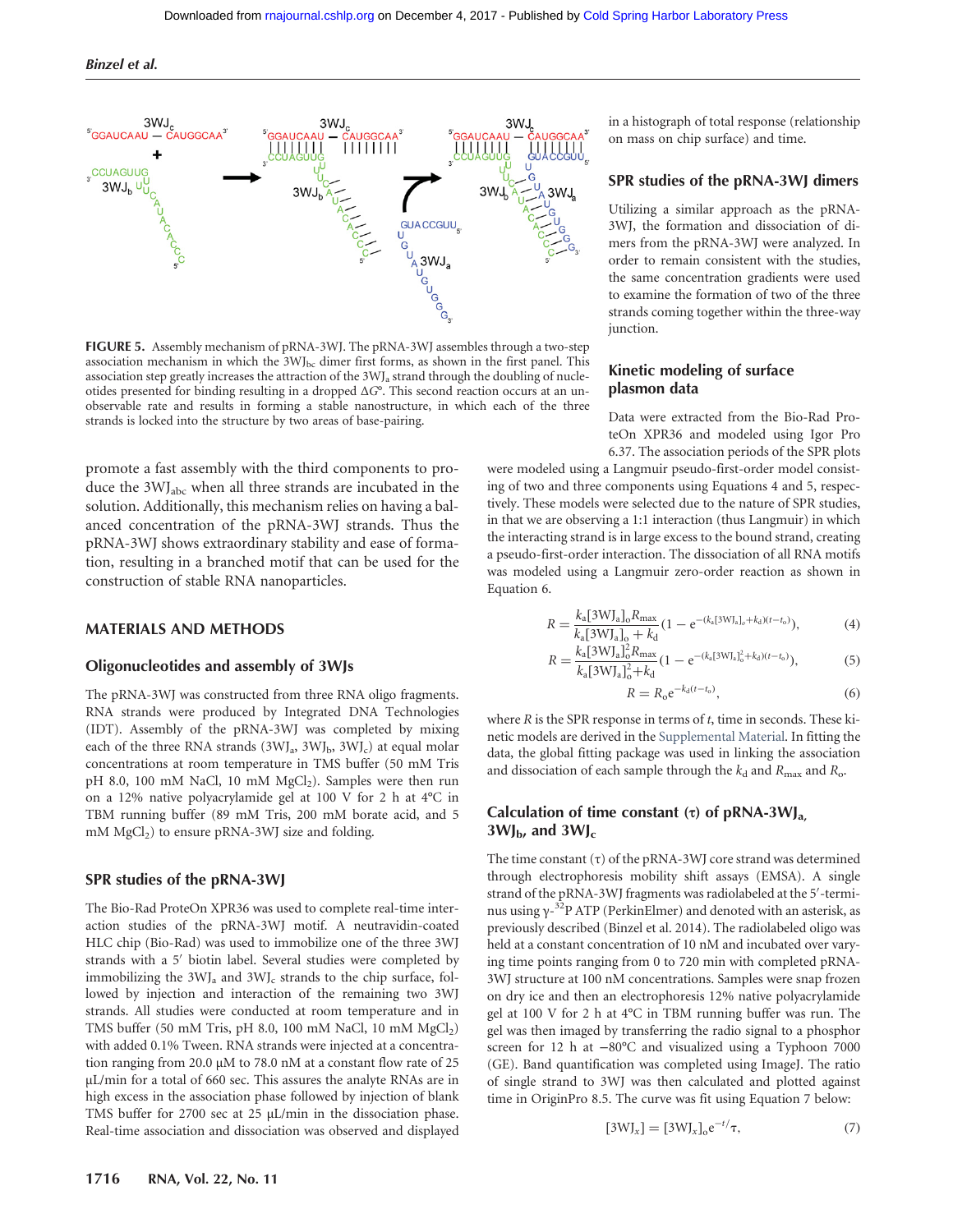where t is the time in seconds, and  $\tau$  is the time constant at which 50% of the labeled 3WJ strand was in single-strand state and 50% had replaced unlabeled strand in the 3WJ complex (Novikova et al. 2010). These studies were completed as a way to compare the strand displacement between each of the pRNA-3WJ strands.

## SUPPLEMENTAL MATERIAL

Supplemental material is available for this article.

## ACKNOWLEDGMENTS

This research was supported by National Institutes of Health grants EB003730 and CA151648 to P.G., as well as National Institutes of Health grant R25CA153954 to Brad Anderson. The content is solely the responsibility of the authors and does not necessarily represent the official views of NIH. Funding for Dr. Guo's Endowed Chair in Nanobiotechnology position is from the William Fairish Endowment Fund, and Dr. Guo's Sylvan G. Frank Endowed Chair position is funded by the C.M. Chen Foundation. Dr. Guo is a consultant of Matt-Holding Ltd., Nanobio Delivery Pharmaceutics Co. Ltd., and Oxford Nanopore Technology Ltd.

Received May 24, 2016; accepted August 9, 2016.

### REFERENCES

- Abdelmawla S, Guo S, Zhang L, Pulukuri S, Patankar P, Conley P, Trebley J, Guo P, Li QX. 2011. Pharmacological characterization of chemically synthesized monomeric pRNA nanoparticles for systemic delivery. Mol Ther 19: 1312–1322.
- Afonin KA, Danilov EO, Novikova IV, Leontis NB. 2008. TokenRNA: a new type of sequence-specific, label-free fluorescent biosensor for folded RNA molecules. Chembiochem 9: 1902–1905.
- Afonin KA, Bindewald E, Yaghoubian AJ, Voss N, Jacovetty E, Shapiro BA, Jaeger L. 2010. In vitro assembly of cubic RNA-based scaffolds designed in silico. Nat Nanotechnol 5: 676-682.
- Afonin KA, Grabow WW, Walker FM, Bindewald E, Dobrovolskaia MA, Shapiro BA, Jaeger L. 2011. Design and self-assembly of siRNAfunctionalized RNA nanoparticles for use in automated nanomedicine. Nat Protoc 6: 2022–2034.
- Benenson Y. 2009. RNA-based computation in live cells. Curr Opin Biotechnol 20: 471–478.
- Bindewald E, Afonin K, Jaeger L, Shapiro BA. 2011. Multistrand RNA secondary structure prediction and nanostructure design including pseudoknots. ACS Nano 5: 9542–9551.
- Binzel DW, Khisamutdinov EF, Guo P. 2014. Entropy-driven one-step formation of Phi29 pRNA 3WJ from three RNA fragments. Biochemistry 53: 2221–2231.

Breaker RR. 2008. Complex riboswitches. Science 319: 1795–1797.

- Brunel C, Marquet R, Romby P, Ehresmann C. 2002. RNA looploop interactions as dynamic functional motifs. Biochimie 84: 925–944.
- Calzada V, Zhang X, Fernandez M, az-Miqueli A, Iznaga-Escobar N, Deutscher SL, Balter H, Quinn TP, Cabral P. 2012. A potencial theranostic agent for EGF-R expression tumors: (177)Lu-DOTA-nimotuzumab. Curr Radiopharm 5: 318–324.
- Cerchia L, Giangrande PH, McNamara JO, de Franciscis V. 2009. Cellspecific aptamers for targeted therapies. Methods Mol Biol 535: 59–78.
- Chang CI, Lee TY, Kim S, Sun X, Hong SW, Yoo JW, Dua P, Kang HS, Kim S, Li CJ, et al. 2012. Enhanced intracellular delivery and multitarget gene silencing triggered by tripodal RNA structures. J Gene Med 14: 138–146.
- Chen Z, Penet MF, Nimmagadda S, Li C, Banerjee SR, Winnard PT Jr, Artemov D, Glunde K, Pomper MG, Bhujwalla ZM. 2012. PSMAtargeted theranostic nanoplex for prostate cancer therapy. ACS Nano 6: 7752–7762.
- Chworos A, Severcan I, Koyfman AY, Weinkam P, Oroudjev E, Hansma HG, Jaeger L. 2004. Building programmable jigsaw puzzles with RNA. Science 306: 2068–2072.
- Czauderna F, Fechtner M, Dames S, Aygun H, Klippel A, Pronk GJ, Giese K, Kaufmann J. 2003. Structural variations and stabilising modifications of synthetic siRNAs in mammalian cells. Nucleic Acids Res 31: 2705–2716.
- Delebecque CJ, Silver PA, Lindner AB. 2012. Designing and using RNA scaffolds to assemble proteins in vivo. Nat Protoc 7: 1797–1807.
- Diamond JM, Turner DH, Mathews DH. 2001. Thermodynamics of three-way multibranch loops in RNA. Biochemistry 40: 6971– 6981.
- Felden B, Florentz C, Giege R, Westhof E. 1996. A central pseudoknotted three-way junction imposes tRNA-like mimicry and the orientation of three 5′ upstream pseudoknots in the 3′ terminus of tobacco mosaic virus RNA. RNA 2: 201–212.
- Freier SM, Kierzek R, Jaeger JA, Sugimoto N, Caruthers MH, Neilson T, Turner DH. 1986. Improved free-energy parameters for predictions of RNA duplex stability. Proc Natl Acad Sci 83: 9373–9377.
- Gao H, Shi W, Freund LB. 2005. Mechanics of receptor-mediated endocytosis. Proc Natl Acad Sci 102: 9469–9474.
- Guo P. 2010. The emerging field of RNA nanotechnology. Nat Nanotechnol 5: 833–842.
- Guo P, Zhang C, Chen C, Trottier M, Garver K. 1998. Inter-RNA interaction of phage phi29 pRNA to form a hexameric complex for viral DNA transportation. Mol Cell 2: 149–155.
- Guo P, Haque F, Hallahan B, Reif R, Li H. 2012. Uniqueness, advantages, challenges, solutions, and perspectives in therapeutics applying RNA nanotechnology. Nucleic Acid Ther 22: 226–245.
- Gyi JI, Conn GL, Lane AN, Brown T. 1996. Comparison of the thermodynamic stabilities and solution conformations of DNA center dot RNA hybrids containing purine-rich and pyrimidine-rich strands with DNA and RNA duplexes. Biochemistry 35: 12538–12548.
- Haque F, Shu D, Shu Y, Shlyakhtenko L, Rychahou P, Evers M, Guo P. 2012. Ultrastable synergistic tetravalent RNA nanoparticles for targeting to cancers. Nano Today 7: 245–257.
- Hoeprich S, ZHou Q, Guo S, Qi G, Wang Y, Guo P. 2003. Bacterial virus phi29 pRNA as a hammerhead ribozyme escort to destroy hepatitis B virus. Gene Ther 10: 1258–1267.
- Jaeger L, Chworos A. 2006. The architectonics of programmable RNA and DNA nanostructures. Curr Opin Struct Biol 16: 531–543.
- Jaeger JA, SantaLucia JJ, Tinoco IJ. 1993. Determination of RNA structure and thermodynamics. Annu Rev Biochem 62: 255–285.
- Jain KK. 2005. The role of nanobiotechnology in drug discovery. Drug Discov Today 10: 1435–1442.
- Jasinski D, Khisamutdinov EF, Lyubchenko YL, Guo P. 2014. Physicochemically tunable poly-functionalized RNA square architecture with fluorogenic and ribozymatic properties. ACS Nano 8: 7620–7629.
- Kaur H, Arora A, Wengel J, Maiti S. 2006. Thermodynamic, counterion, and hydration effects for the incorporation of locked nucleic acid nucleotides into DNA duplexes. Biochemistry 45: 7347–7355.
- Kawasaki AM, Casper MD, Freier SM, Lesnik EA, Zounes MC, Cummins LL, Gonzalez C, Cook PD. 1993. Uniformly modified 2′ -deoxy-2′ -fluoro phosphorothioate oligonucleotides as nucleaseresistant antisense compounds with high affinity and specificity for RNA targets. J Med Chem 36: 831–841.
- Kellenberger CA, Wilson SC, Sales-Lee J, Hammond MC. 2013. RNAbased fluorescent biosensors for live cell imaging of second messengers cyclic di-GMP and cyclic AMP-GMP. J Am Chem Soc 135: 4906–4909.
- Khaled A, Guo S, Li F, Guo P. 2005. Controllable self-assembly of nanoparticles for specific delivery of multiple therapeutic molecules to cancer cells using RNA nanotechnology. Nano Lett 5: 1797–1808.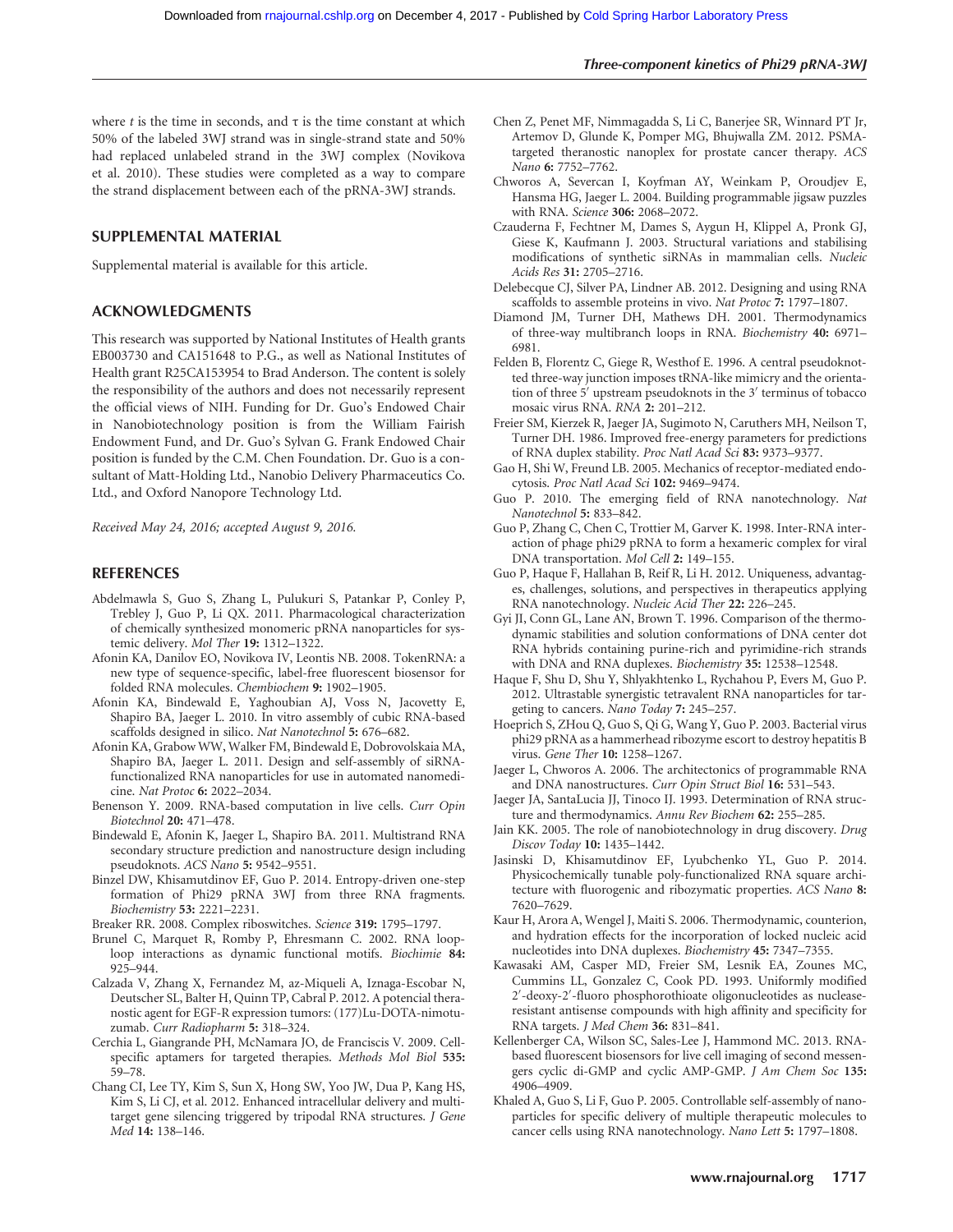- Khisamutdinov EF, Jasinski DL, Guo P. 2014a. RNA as a boiling-resistant anionic polymer material to build robust structures with defined shape and stoichiometry. ACS Nano 8: 4771-4781.
- Khisamutdinov E, Li H, Jasinski D, Chen J, Fu J, Guo P. 2014b. Enhancing immunomodulation on innate immunity by shape transition among RNA triangle, square, and pentagon nanovehicles. Nucleic Acids Res 42: 9996–10004.
- Lee JB, Hong J, Bonner DK, Poon Z, Hammond PT. 2012. Self-assembled RNA interference microsponges for efficient siRNA delivery. Nat Mater 11: 316-322.
- Lee TJ, Haque F, Shu D, Yoo JY, Li H, Yokel RA, Horbinski C, Kim TH, Kim SH, Nakano I, et al. 2015a. RNA nanoparticles as a vector for targeted siRNA delivery into glioblastoma mouse model. Oncotarget 6: 14766–14776.
- Lee T, Yagati AK, Pi F, Sharma A, Choi JW, Guo P. 2015b. Construction of RNA-quantum dot chimera for nanoscale resistive biomemory application. ACS Nano 9: 6675–6682.
- Leontis NB, Westhof E. 2003. Analysis of RNA motifs. Curr Opin Struct Biol 13: 300–308.
- Lescoute A, Westhof E. 2006. Topology of three-way junctions in folded RNAs. RNA 12: 83–93.
- Lesnik EA, Freier SM. 1995. Relative thermodynamic stability of DNA, RNA, and DNA:RNA hybrid duplexes: relationship with base composition and structure. Biochemistry 34: 10807-10815.
- Li W, Szoka F. 2007. Lipid-based nanoparticles for nucleic acid delivery. Pharm Res 24: 438–449.
- Lilley DM. 2000. Structures of helical junctions in nucleic acids. Q Rev Biophys 33: 109–159.
- Lilley DM. 2003. The origins of RNA catalysis in ribozymes. Trends Biochem Sci 28: 495–501.
- Liu H, Guo S, Roll R, Li J, Diao Z, Shao N, Riley MR, Cole AM, Robinson JP, Snead NM, et al. 2007. Phi29 pRNA vector for efficient escort of hammerhead ribozyme targeting survivin in multiple cancer cells. Cancer Biol Ther 6: 697–704.
- Liu J, Guo S, Cinier M, Shlyakhtenko LS, Shu Y, Chen C, Shen G, Guo P. 2011. Fabrication of stable and RNase-resistant RNA nanoparticles active in gearing the nanomotors for viral DNA packaging. ACS Nano 5: 237–246.
- Maeda H. 2001. The enhanced permeability and retention (EPR) effect in tumor vasculature: the key role of tumor-selective macromolecular drug targeting. Adv Enzyme Regul 41: 189–207.
- Maeda H, Nakamura H, Fang J. 2013. The EPR effect for macromolecular drug delivery to solid tumors: improvement of tumor uptake, lowering of systemic toxicity, and distinct tumor imaging in vivo. Adv Drug Deliv Rev 65: 71–79.
- Masquida B, Felden B, Westhof E. 1997. Context dependent RNA-RNA recognition in a three-dimensional model of the 16S rRNA core. Bioorg Med Chem 5: 1021–1035.
- Mulhbacher J, St-Pierre P, Lafontaine DA. 2010. Therapeutic applications of ribozymes and riboswitches. Curr Opin Pharmacol 10: 551–556.
- Novikova IV, Hassan BH, Mirzoyan MG, Leontis NB. 2010. Engineering cooperative tecto-RNA complexes having programmable stoichiometries. Nucleic Acids Res 39: 2903–2917.
- Noy A. 2011. Bionanoelectronics. Adv Mater 23: 807–820.
- Paige JS, Nguyen-Duc T, Song W, Jaffrey SR. 2012. Fluorescence imaging of cellular metabolites with RNA. Science 335: 1194.
- Pieken WA, Olsen DB, Benseler F, Aurup H, Eckstein F. 1991. Kinetic characterization of ribonuclease-resistant 2′ -modified hammerhead ribozymes. Science 253: 314-317.
- Privalov PL, Filiminov VV. 1978. Thermodynamic analysis of transfer RNA unfolding. J Mol Biol 122: 447–464.
- Qiu M, Khisamutdinov E, Zhao Z, Pan C, Choi J, Leontis N, Guo P. 2013. RNA nanotechnology for computer design and *in vivo* computation. Phil Trans R Soc A 371: 20120310.
- Reid RJD, Bodley JW, Anderson D. 1994. Characterization of the prohead-pRNA interaction of bacteriophage φ29. J Biol Chem 269: 5157–5162.
- Rinaudo K, Bleris L, Maddamsetti R, Subramanian S, Weiss R, Benenson Y. 2007. A universal RNAi-based logic evaluator that operates in mammalian cells. Nat Biotechnol 25: 795–801.
- Rychahou P, Haque F, Shu Y, Zaytseva Y, Weiss HL, Lee EY, Mustain W, Valentino J, Guo P, Evers BM. 2015. Delivery of RNA nanoparticles into colorectal cancer metastases following systemic administration. ACS Nano 9: 1108–1116.
- Sarver NA, Cantin EM, Chang PS, Zaia JA, Ladne PA, Stephens DA, Rossi JJ. 1990. Ribozymes as potential anti-HIV-1 therapeutic agents. Science 24: 1222–1225.
- Severcan I, Geary C, Jaeger L, Bindewald E, Kasprzak W, Shapiro BA. 2009. Computational and experimental RNA nanoparticle design. In Automation in genomics and proteomics: an engineering case-based approach (ed. Alterovitz G, Ramoni M), pp. 193–220. Wiley, Boston, MA.
- Shu D, Huang L, Hoeprich S, Guo P. 2003. Construction of phi29 DNApackaging RNA (pRNA) monomers, dimers and trimers with variable sizes and shapes as potential parts for nano-devices. J Nanosci Nanotechnol 3: 295–302.
- Shu D, Moll WD, Deng Z, Mao C, Guo P. 2004. Bottom-up assembly of RNA arrays and superstructures as potential parts in nanotechnology. Nano Lett 4: 1717–1723.
- Shu D, Shu Y, Haque F, Abdelmawla S, Guo P. 2011a. Thermodynamically stable RNA three-way junctions for constructing multi-functional nanoparticles for delivery of therapeutics. Nat Nanotechnol 6: 658–667.
- Shu Y, Cinier M, Shu D, Guo P. 2011b. Assembly of multifunctional phi29 pRNA nanoparticles for specific delivery of siRNA and other therapeutics to targeted cells. Methods 54: 204–214.
- Shu Y, Haque F, Shu D, Li W, Zhu Z, Kotb M, Lyubchenko Y, Guo P. 2013. Fabrication of 14 different RNA nanoparticles for specific tumor targeting without accumulation in normal organs. RNA 19: 766–777.
- Shu D, Khisamutdinov E, Zhang L, Guo P. 2014a. Programmable folding of fusion RNA in vivo and in vitro driven by pRNA 3WJ motif of phi29 DNA packaging motor. Nucleic Acids Res 42: e10.
- Shu Y, Pi F, Sharma A, Rajabi M, Haque F, Shu D, Leggas M, Evers BM, Guo P. 2014b. Stable RNA nanoparticles as potential new generation drugs for cancer therapy. Adv Drug Deliv Rev 66C: 74–89.
- Sugimoto N, Nakano S, Katoh M, Matsumura A, Nakamuta H, Ohmichi T, Yoneyama M, Sasaki M. 1995. Thermodynamic parameters to predict stability of RNA/DNA hybrid duplexes. Biochemistry 34: 11211–11216.
- Tabernero J, Shapiro GI, Lorusso PM, Cervantes A, Schwartz GK, Weiss GJ, Paz-Ares L, Cho DC, Infante JR, Alsina M, et al. 2013. First-in-man trial of an RNA interference therapeutic targeting VEGF and KSP in cancer patients with liver involvement. Cancer Discov 3: 406-417.
- Win MN, Smolke CD. 2008. Higher-order cellular information processing with synthetic RNA devices. Science 322: 456–460.
- Winkler WC, Nahvi A, Roth A, Collins JA, Breaker RR. 2004. Control of gene expression by a natural metabolite-responsive ribozyme. Nature 428: 281–286.
- Xie Z, Liu SJ, Bleris L, Benenson Y. 2010. Logic integration of mRNA signals by an RNAi-based molecular computer. Nucleic Acids Res 38: 2692–2701.
- Xie Z, Wroblewska L, Prochazka L, Weiss R, Benenson Y. 2011. Multiinput RNAi-based logic circuit for identification of specific cancer cells. Science 333: 1307–1311.
- Ye X, Hemida M, Zhang HM, Hanson P, Ye Q, Yang D. 2012. Current advances in Phi29 pRNA biology and its application in drug delivery. Wiley Interdiscip Rev RNA 3: 469–481.
- Yingling YG, Shapiro BA. 2007. Computational design of an RNA hexagonal nanoring and an RNA nanotube. Nano Lett 7: 2328–2334.
- Zhang CL, Lee C-S, Guo P. 1994. The proximate 5′ and 3′ ends of the 120-base viral RNA (pRNA) are crucial for the packaging of bacteriophage ϕ29 DNA. Virology 201: 77–85.